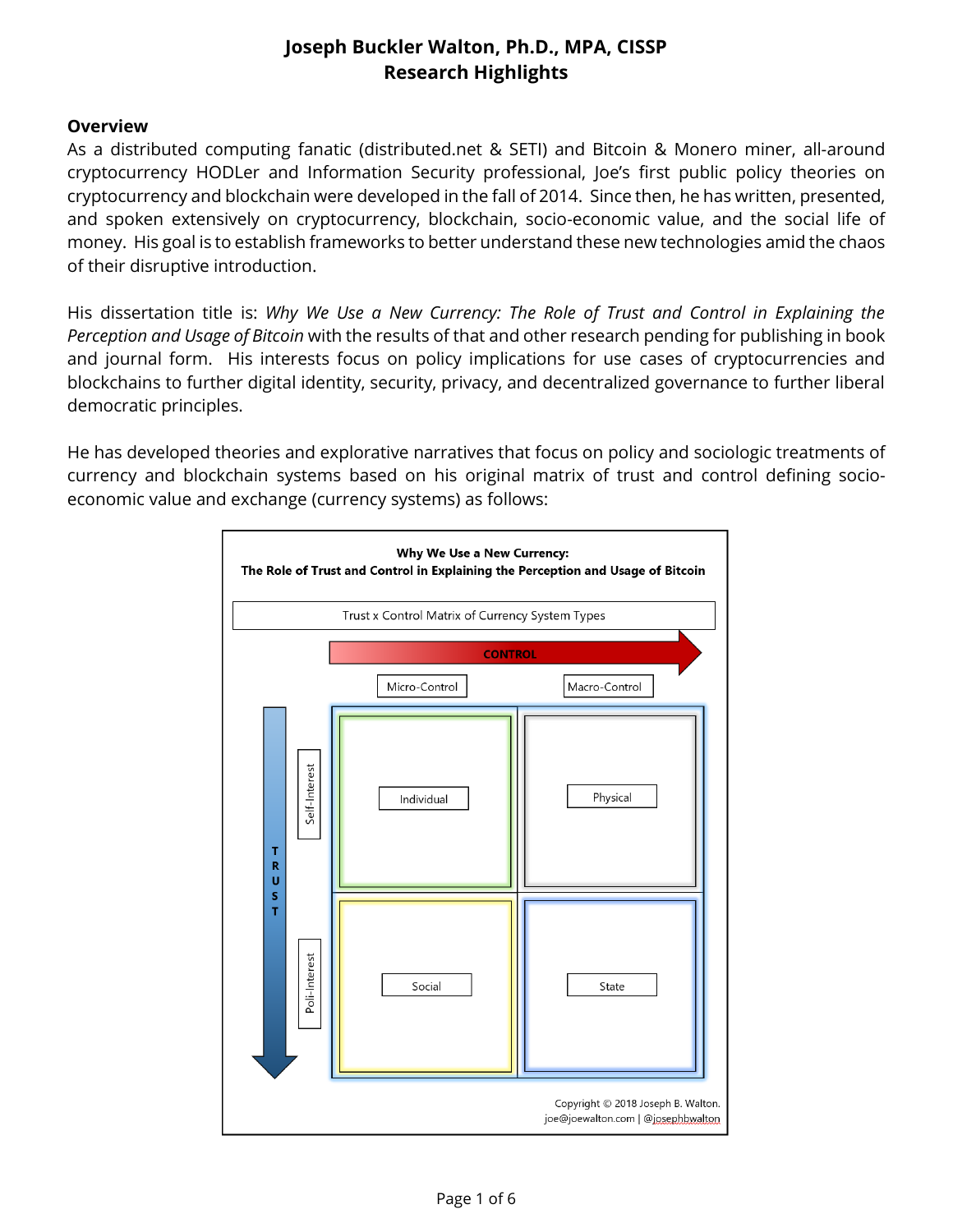Any point on this matrix is a different type of socio-economic value, broadly in four types: personal, physical, state, community. His main argument is that blockchain (on the graphic below, the blue diamond in the middle; depicted as a diamond for display effect, it actually covers the matrix) and distributed ledger systems can be used at any point of intersection on this matrix, which represents the two vectors of trust and control, depicted as follows with four nominal/prototypical examples in each quadrant:

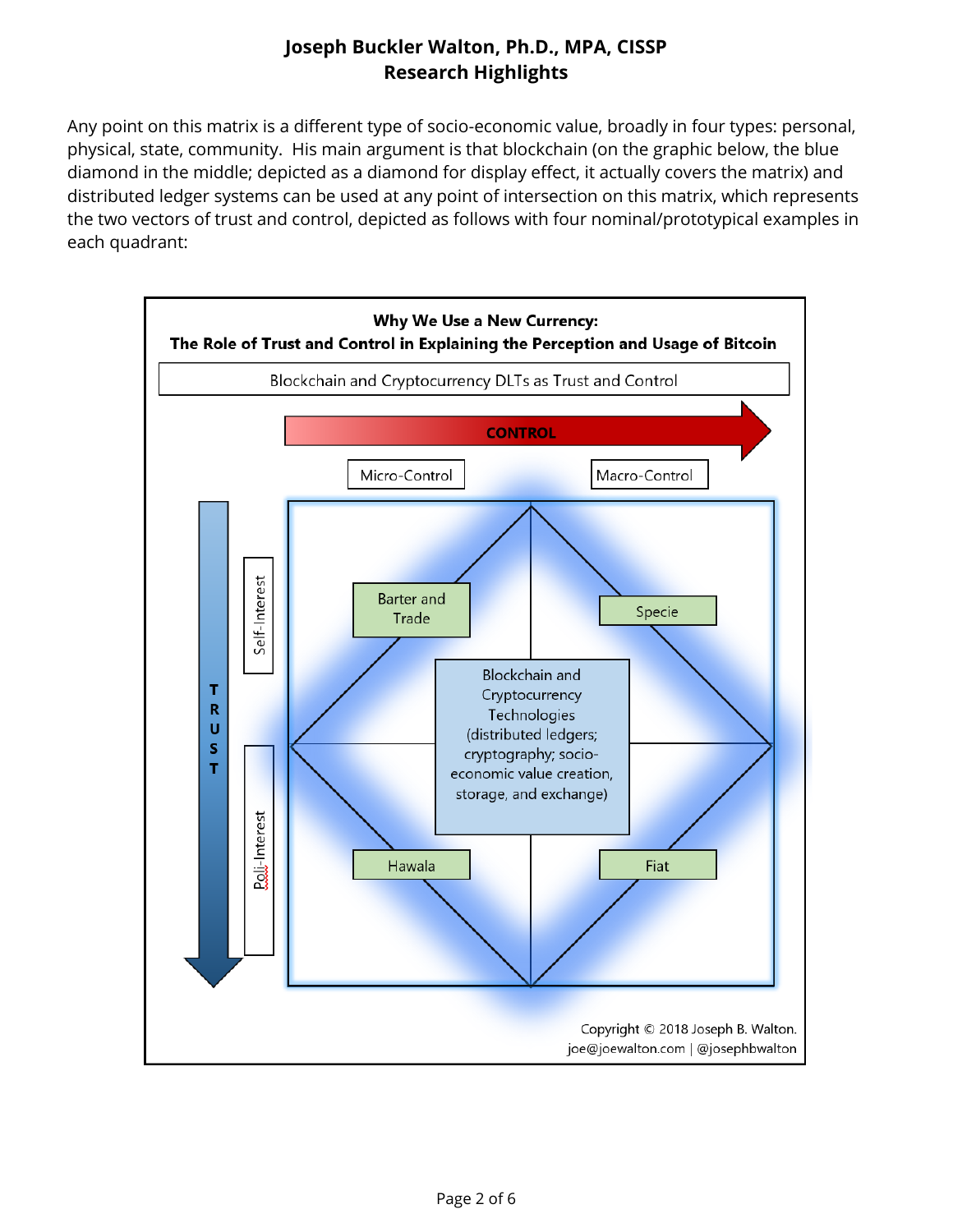A fuller chart of existing currency systems and where they intersect in trust and control expression, with descriptions of each characteristic, is as follows:



A currency system could fill a gap anywhere on this matrix and adoption is predicated on a given individual's intuitive and deliberative disposition that can be based on a variety of individual, sociological, or cultural traits. In summary: intuition and deliberation are the essence of behavioral economics (Kahneman); there are bounds to our rationality for socio-economic choices (Simon); socioeconomic value and exchange systems (currencies) are simply various manifestations of these conditions.

But a currency system does not come into being and persist without the awareness and understanding of the users. There is a semiotic foundation for how currencies are understood and accessed by individuals, the managers of the currency system, and society as a whole.

Accordingly, currency systems themselves can be depicted as a semiotic understanding comprised of several layers as demonstrated in this semiotic ladder of major currency systems: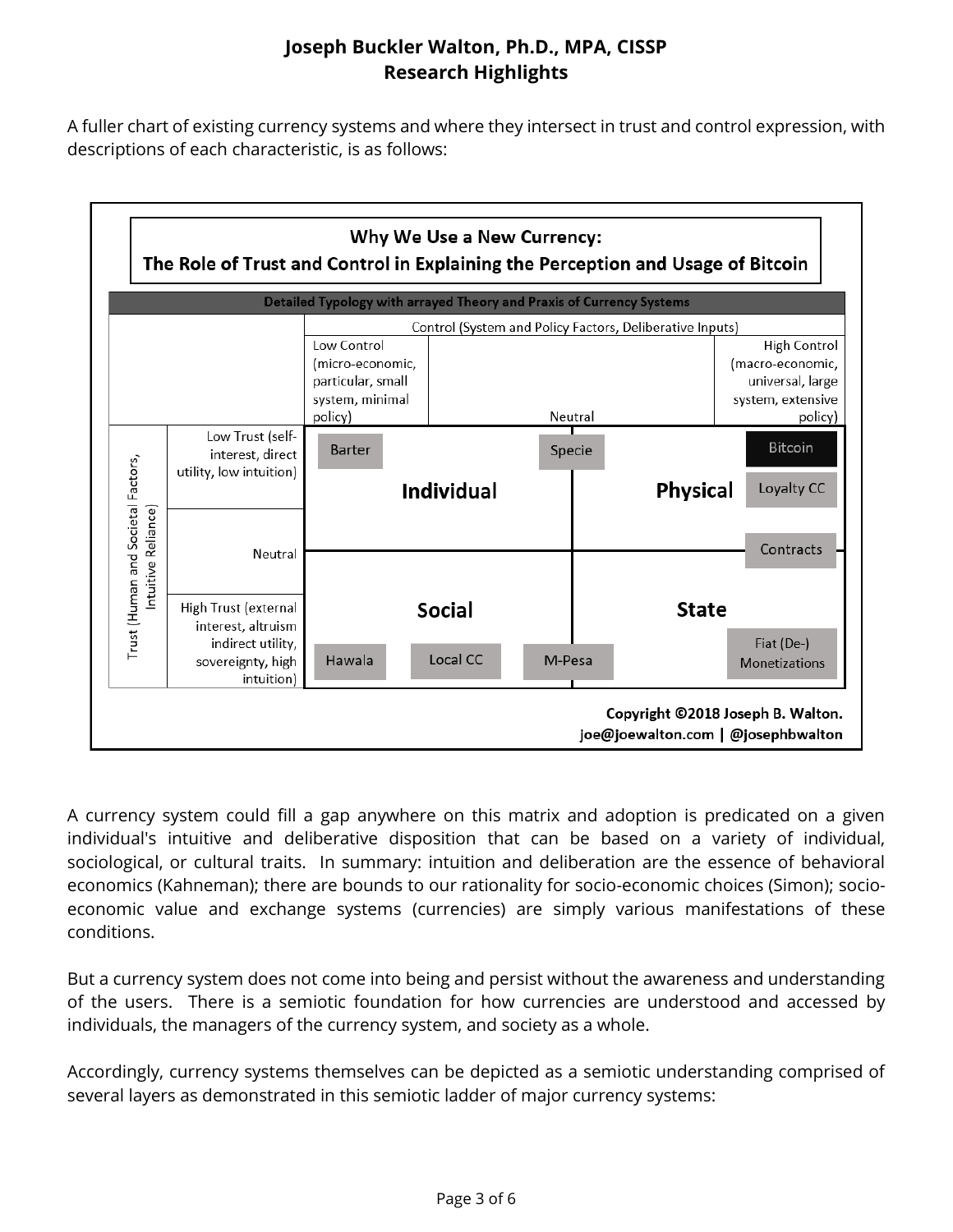| Semiotic Ladder Depicting Major Value Exchange Systems                                       |                                                               |                                                                                                                                                                                    |                                                                                                                                     |                                                                                                                                                                  |                                                                                                                                              |
|----------------------------------------------------------------------------------------------|---------------------------------------------------------------|------------------------------------------------------------------------------------------------------------------------------------------------------------------------------------|-------------------------------------------------------------------------------------------------------------------------------------|------------------------------------------------------------------------------------------------------------------------------------------------------------------|----------------------------------------------------------------------------------------------------------------------------------------------|
|                                                                                              |                                                               | Specie Currency: 10,000+ yrs                                                                                                                                                       | Hawala: 1000+ yrs                                                                                                                   | Fiat Currency: 300+ yrs                                                                                                                                          | <b>Blockchain: Now</b>                                                                                                                       |
|                                                                                              | <b>Social Layer:</b><br>Cultural norms, etc.                  |                                                                                                                                                                                    |                                                                                                                                     |                                                                                                                                                                  |                                                                                                                                              |
| <b>Human Levels</b><br><b>Social World</b>                                                   | <b>Pragmatic Layer:</b><br>Communications, etc.               |                                                                                                                                                                                    |                                                                                                                                     |                                                                                                                                                                  |                                                                                                                                              |
|                                                                                              | <b>Semantic Layer:</b><br>Meaning, validity, etc.             |                                                                                                                                                                                    |                                                                                                                                     |                                                                                                                                                                  |                                                                                                                                              |
|                                                                                              | <b>Syntactic Layer:</b><br>Formal structure, code, data, etc. |                                                                                                                                                                                    |                                                                                                                                     |                                                                                                                                                                  |                                                                                                                                              |
| <b>Technical Levels</b><br><b>Physical World</b>                                             | <b>Empiric Layer:</b><br>Patterns, efficiency, etc.           |                                                                                                                                                                                    |                                                                                                                                     |                                                                                                                                                                  |                                                                                                                                              |
|                                                                                              | <b>Physical Layer:</b><br>Physical aspects, electronics, etc. |                                                                                                                                                                                    |                                                                                                                                     |                                                                                                                                                                  |                                                                                                                                              |
|                                                                                              |                                                               | Specie money is based on culturally<br>defined* physical currency items<br>(gold, silver, shells, grains) as a focus<br>for the formation of trust.                                | Hawala and various country/region-<br>specific Informal Fund Transfers<br>started as and remain complex<br>social fabrics of trust. | Fiat money, bills of exchange**,<br>checks began and continue to<br>be political interplays between human<br>and technical semiotic indicia to<br>achieve trust. | Blockchain systems are entirely<br>digital/electronic constructs which are<br>being applied to higher semiotic<br>levels to become trust(s). |
| Semiotic Ladder adapted from Dhillon & May (2006) as<br>based on Liebenau & Backhouse (1990) |                                                               | cultural definition depicted by the<br>angular area of arrows, areas of trust;<br>rectangualr areas are fixed, trust is not<br>needed. Nota bene: fiat has no<br>rectangular areas |                                                                                                                                     | ** bills of exchange bear resemblance<br>to hawala but were significantly more<br>formal in genesis and evolution to<br>checks and central banking               | Copyright © 2018 Joseph B. Walton<br>joe@joewIton.com   @josephbwalton                                                                       |

### **Specific Case**

Extending the theory of a trust and control matrix as the essence of socio-economic value, an application of this matrix can be used to explore another socio-economic value, health records, which can be theorized as such:

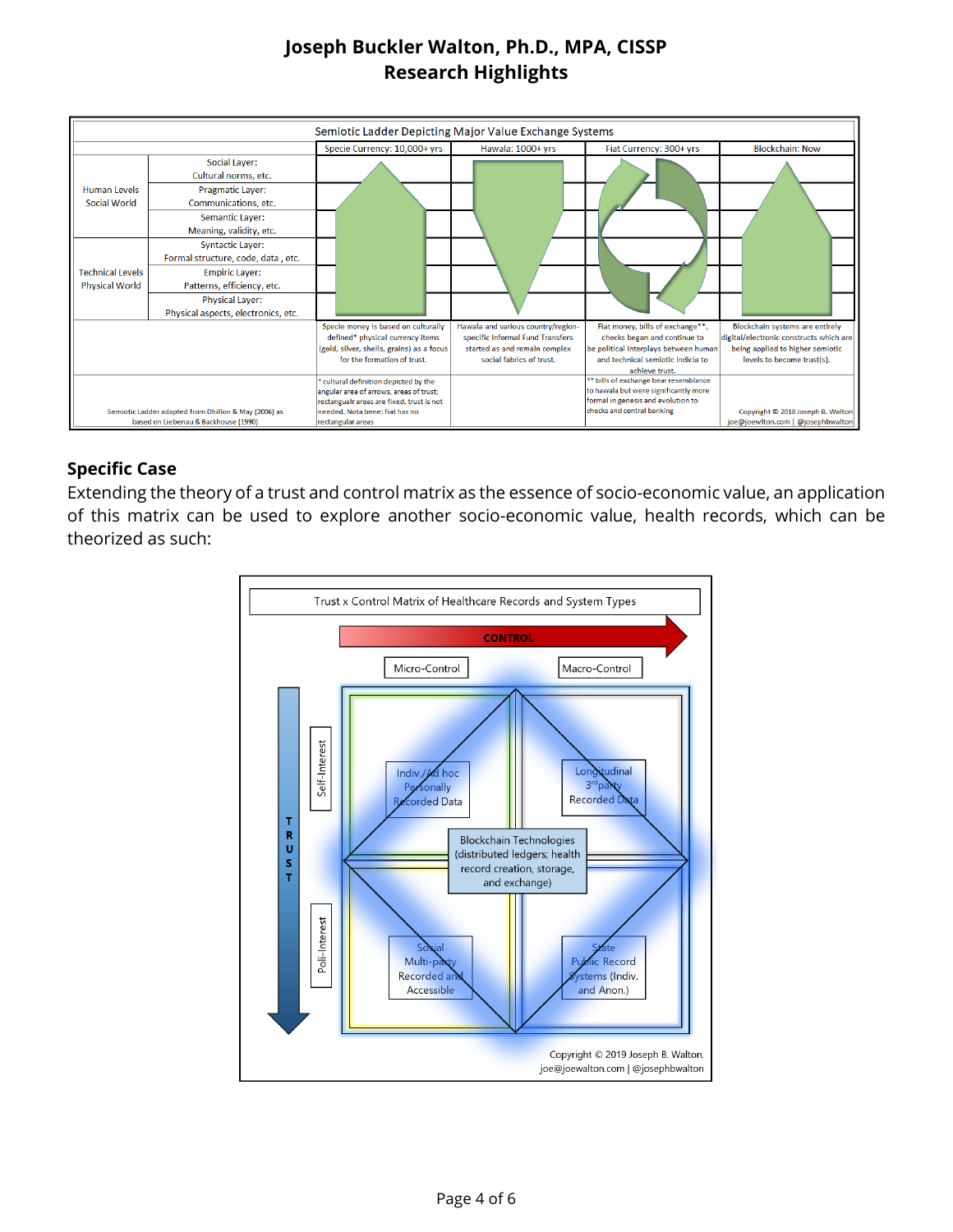### **Concepts and Drafts**

### **Drafts:**

- Legitimizing Blockchain Technology: Defining Socio-Economic Value as Trust and Control
- The Semiotics of Demonetization
- Through the Looking Glass of Currency Systems: Social Stratification, Wealth and Income Inequality
- From Barter to Bitcoin: Semiotic Ladders of Socio-Economic Value

### **Concepts:**

- The Sociology of Digital Currencies: A longitudinal survey of perception and usage (collab. with industry, trade journal, academia)
- Campaign Finance as a Socio-Economic Value
- Blockchain as Decentralized Trust: The Four Quadrants of Trust
- EQ and NO by Proxy: The Effects of Significant Others on Voting Preference and Choice
- The Semiotics of 3-D Printing

### **Published Online SSRN – [https://papers.ssrn.com/sol3/cf\\_dev/AbsByAuth.cfm?per\\_id=2446217](https://papers.ssrn.com/sol3/cf_dev/AbsByAuth.cfm?per_id=2446217)**

- *- Understanding User Perceptions of Virginia's e-Procurement System eVA* [co-author], 2014
- *- Cryptocurrency Public Policy Analysis*, 2014
- *- Habermasian Lifeworld & Durkheimian Anomie: Legitimizing Currency*, 2015
- *- Social Equity Survey & Analysis*, 2016

### **Published Online Medium.com – <https://medium.com/@josephbwalton>**

- *- Social Equity in Public Administration* (cross-post from SSRN)
- *- Campaign Finance and the Supreme Court: Is Public Campaign Finance the Only 'Legal' Non-Corrupting Choice for U.S. Elections?*
- *- Centralized Currency Systems are Political Pornography*

#### **Peer-reviewed**

*-* AMCIS 2017 conference proceedings: *Understanding Digital Crime, Trust, and Control in Blockchain Technologies*

#### **Advocacy**

From a policy advocacy perspective, he believes U.S. legislators, regulators, and NGO/private agents should exhort the safe and effective interaction with blockchain and cryptocurrency by the general public. They should also surveil and collaborate internationally on worldwide usage of blockchain and cryptocurrencies in public and private sector domains as a net positive good for society.

Public and private-sector levels and layers of governance increasingly need cost-effective and secure technologies to meet their administrative and process needs. Typically, this results in mergers and consolidation of control and administration into ever-larger bureaucracies and monopolies because of economies and efficiencies of scale rhetoric. However, with distributed ledger systems that transcend proprietary brands and are not siloed at any given layer of governance or hedged by trust boundaries, these needs can be met while supporting decentralized governance.

Public/neutral-party blockchains and cryptocurrencies, where individuals or groups trust and control selective access to their own data and value exchange, can resist corporate and public sector tendencies and trends to monopolize or nationalize bureaucracies – or malicious agents' attempts to compromise those systems.

#### **Contact & background**

cell 804-677-9090 email [joewalton@protonmail.com](mailto:joewalton@protonmail.com)